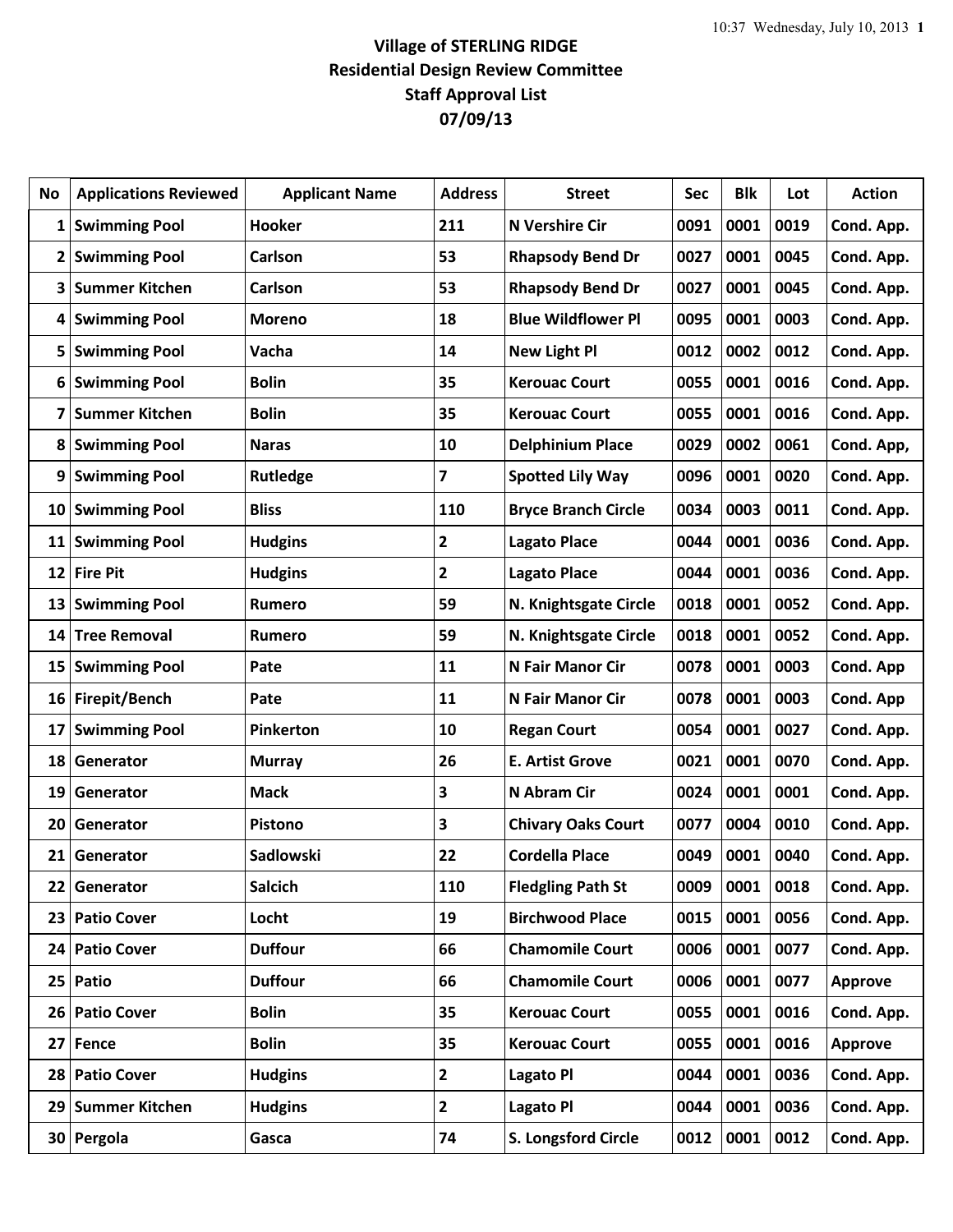## **Village of STERLING RIDGE Residential Design Review Committee Staff Approval List 07/09/13**

| 31              | <b>Summer Kitchen</b> | Gasca            | 74                      | S. Longsford Circle          | 0012 | 0001 | 0012 | Cond. App.     |
|-----------------|-----------------------|------------------|-------------------------|------------------------------|------|------|------|----------------|
| 32              | <b>Fire Pit</b>       | Gasca            | 74                      | S. Longsford Circle          | 0012 | 0001 | 0012 | Cond. App.     |
| 33              | Pergola               | Snipp            | 238                     | <b>N. Vershire Circle</b>    | 0091 | 0002 | 0022 | Cond. App.     |
|                 | 34 Awning             | <b>Dempsey</b>   | 59                      | S. Bardsbrook Circle         | 0039 | 0002 | 0009 | Cond. App.     |
| 35 <sub>1</sub> | Pergola               | <b>Clinchard</b> | 3                       | <b>Mountain Mistral Pl</b>   | 0072 | 0001 | 0016 | Cond. App.     |
| 36              | Pergola               | Lucero           | 11                      | <b>Dahlia</b>                | 0020 | 0001 | 0011 | Cond. App.     |
| 37              | Patio                 | Oversby          | 7                       | <b>Chivary Oaks Ct</b>       | 0077 | 0004 | 0009 | <b>Approve</b> |
|                 | 38 Firepit            | Oversby          | 7                       | <b>Chivary Oaks Ct</b>       | 0077 | 0004 | 0009 | Cond. App.     |
| 39              | Patio                 | Gasca            | 74                      | <b>S. Longsford Circle</b>   | 0012 | 0001 | 0012 | <b>Approve</b> |
| 40              | <b>Fire Pit</b>       | Acree            | 7                       | <b>Garnet Bend</b>           | 0008 | 0002 | 0015 | Cond. App.     |
| 41              | Waterfall             | Woodall          | 54                      | <b>W Loftwood Cir</b>        | 0077 | 0003 | 0023 | Cond. App.     |
| 42              | <b>Wood Deck</b>      | Seng             | 50                      | <b>Ledgestone Pl</b>         | 0014 | 0002 | 0036 | <b>Approve</b> |
| 43              | <b>Wood Deck</b>      | Lunde            | 70                      | N. Planchard Circle          | 0068 | 0002 | 0014 | <b>Approve</b> |
| 44              | <b>Color Change</b>   | <b>Ulrey</b>     | 42                      | S. Longsford Cir             | 0012 | 0001 | 0020 | <b>Approve</b> |
| 45              | <b>Windows</b>        | <b>Miller</b>    | $\mathbf{2}$            | <b>Wooded Path</b>           | 0043 | 0001 | 0018 | Cond App.      |
| 46              | <b>Color Change</b>   | <b>McClain</b>   | 127                     | <b>N Almondell Circle</b>    | 0092 | 0003 | 0024 | <b>Approve</b> |
| 47              | <b>Fence Stain</b>    | <b>McClain</b>   | 127                     | <b>N Almondell Circle</b>    | 0092 | 0003 | 0024 | <b>Approve</b> |
| 48              | <b>Color Change</b>   | <b>Clarke</b>    | 130                     | <b>Hanson Trail Street</b>   | 0009 | 0001 | 0013 | <b>Approve</b> |
| 49              | <b>Fence Stain</b>    | <b>Crawley</b>   | 291                     | <b>Bloomhill Place</b>       | 0088 | 0001 | 0012 | <b>Approve</b> |
| 50              | <b>Garage Door</b>    | Larson           | 159                     | <b>E. Concord Valley Cir</b> | 0025 | 0001 | 0060 | Cond. App.     |
|                 | 51 Front Door         | Zimmerman        | 39                      | <b>Archwyck Circle</b>       | 0042 | 0002 | 0004 | <b>Approve</b> |
| 52              | <b>Tree Removal</b>   | Penny            | $\overline{2}$          | <b>Whitekirk Place</b>       | 0088 | 0002 | 0042 | <b>Approve</b> |
| 53              | <b>Tree Removal</b>   | Longorio         | $\overline{\mathbf{c}}$ | <b>Sterling Dale Pl</b>      | 0023 | 0003 | 0005 | <b>Approve</b> |
| 54              | <b>Play Structure</b> | <b>Novi</b>      | 19                      | E. Montfair Blvd.            | 0068 | 0004 | 0015 | Cond.App.      |
| 55              | <b>Play Structure</b> | Pinkerton        | 10                      | <b>Regan Court</b>           | 0054 | 0001 | 0027 | <b>Approve</b> |
| 56              | <b>Trampoline</b>     | Pinkerton        | 10                      | <b>Regan Court</b>           | 0054 | 0001 | 0027 | <b>Approve</b> |
| 57              | <b>Play Structure</b> | <b>Novi</b>      | 19                      | <b>Montfair Blvd</b>         | 0068 | 0004 | 0015 | Cond. App.     |
| 58              | <b>Play Structure</b> | <b>Ollivier</b>  | 107                     | <b>Hawkhurst</b>             | 0093 | 0002 | 0012 | <b>Approve</b> |
| 59              | <b>Trampoline</b>     | <b>Gonzalez</b>  | 6                       | <b>Golden Orchard Pl</b>     | 0095 | 0001 | 0022 | Cond. App      |
| 60              | <b>Play Structure</b> | <b>Gonzalez</b>  | 6                       | <b>Golden Orchard Pl</b>     | 0095 | 0001 | 0022 | Cond. App      |
|                 | 61 Trampoline         | <b>Marmol</b>    | 7                       | N Spinning wheel Cir         | 0056 | 0001 | 0002 | Cond App.      |